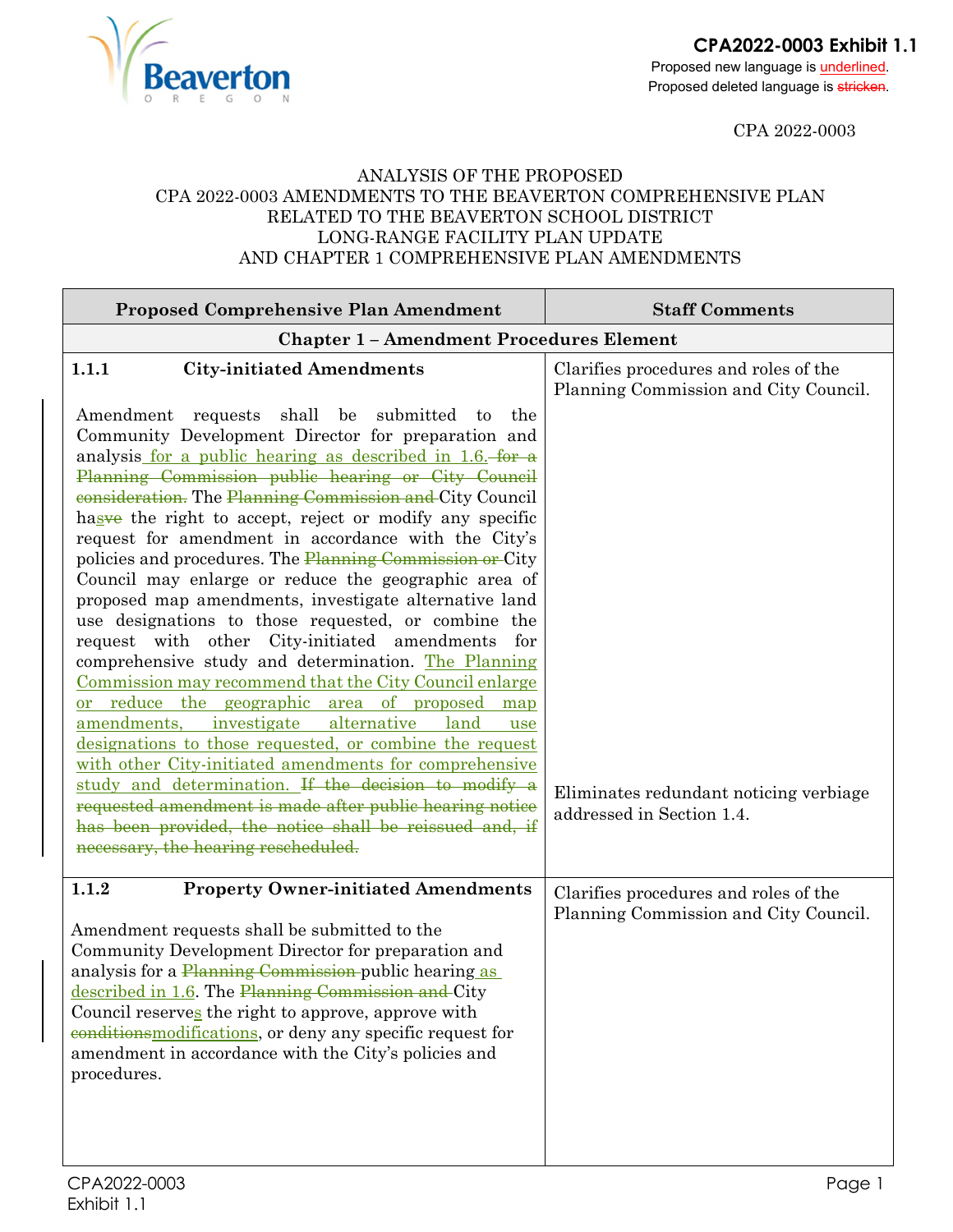



Proposed new language is **underlined**. Proposed deleted language is stricken.

| <b>Proposed Comprehensive Plan Amendment</b>                                                                          | <b>Staff Comments</b>                                                            |
|-----------------------------------------------------------------------------------------------------------------------|----------------------------------------------------------------------------------|
| 1.3<br><b>Amendment Procedural Categories</b>                                                                         | New verbiage to administratively permit<br>the correction of scrivener's errors. |
| The Director may administratively renumber or reletter                                                                |                                                                                  |
| sections, and parts of sections; rearrange sections; change                                                           |                                                                                  |
| reference numbers to agree with renumbered sections or<br>other parts; substitute proper subsection, chapter, article |                                                                                  |
| or other division numbers; strike out figures or works that                                                           |                                                                                  |
| <u>are merely repetitious; add, remove, or substitute photos,</u>                                                     |                                                                                  |
| illustrations and diagrams that are merely illustrative;                                                              |                                                                                  |
| change capitalization for the purpose of uniformity; update                                                           |                                                                                  |
| <u>language to be gender neutral; and correct clerical or</u><br>typographical errors.                                |                                                                                  |
|                                                                                                                       |                                                                                  |
| 1.6.1 After appropriate notice is given, as provided                                                                  | Minor update to verbiage for accuracy.                                           |
| in section 1.4. the Planning Commission shall hold a                                                                  |                                                                                  |
| public hearing on the amendment, except for Non-<br>Discretionary amendments.                                         |                                                                                  |
|                                                                                                                       |                                                                                  |
| At the beginning of the hearing an announcement<br>А.                                                                 |                                                                                  |
| shall be made to those in attendance that:<br>***                                                                     |                                                                                  |
| 7.                                                                                                                    |                                                                                  |
| States that the hearing shall be recorded on audio<br>only or audio and video. tape.                                  |                                                                                  |
|                                                                                                                       |                                                                                  |
|                                                                                                                       |                                                                                  |
| 1.6.2. Following the conclusion of the hearing for a                                                                  | Clarifies procedures and roles of the                                            |
| Legislative or Quasi-Judicial amendment, the<br>Planning Commission shall take one of the                             | Planning Commission and City Council.                                            |
| following actions:                                                                                                    |                                                                                  |
|                                                                                                                       |                                                                                  |
| <b>B.</b><br>Recommend approval, approval with modifications,<br>or denial to the City Council.                       |                                                                                  |
|                                                                                                                       |                                                                                  |
| If the Planning Commission proposes to<br>1.                                                                          |                                                                                  |
| recommend approval, approval with modifications, or                                                                   |                                                                                  |
| denial, the Planning Commission shall announce a brief                                                                |                                                                                  |
| summary of the basis for the recommendation and that                                                                  |                                                                                  |
| recommendation shall be conveyed to the Council as-<br>described in $1.7$ ; provided, the proceedings may be          |                                                                                  |
| continued for the purpose of considering such                                                                         |                                                                                  |
| recommendation without taking new testimony or                                                                        |                                                                                  |
| evidence.                                                                                                             |                                                                                  |
| ***<br>3.                                                                                                             |                                                                                  |
| Planning Commission's recommendation shall be<br>presented for City Council consideration, consistent with            |                                                                                  |
| City Charter requirements for adoption of an ordinance. H                                                             |                                                                                  |
| the Planning Commission recommends approval, an-                                                                      |                                                                                  |
| ordinance shall be prepared for City Council                                                                          |                                                                                  |
| consideration, consistent with the City Charter.                                                                      |                                                                                  |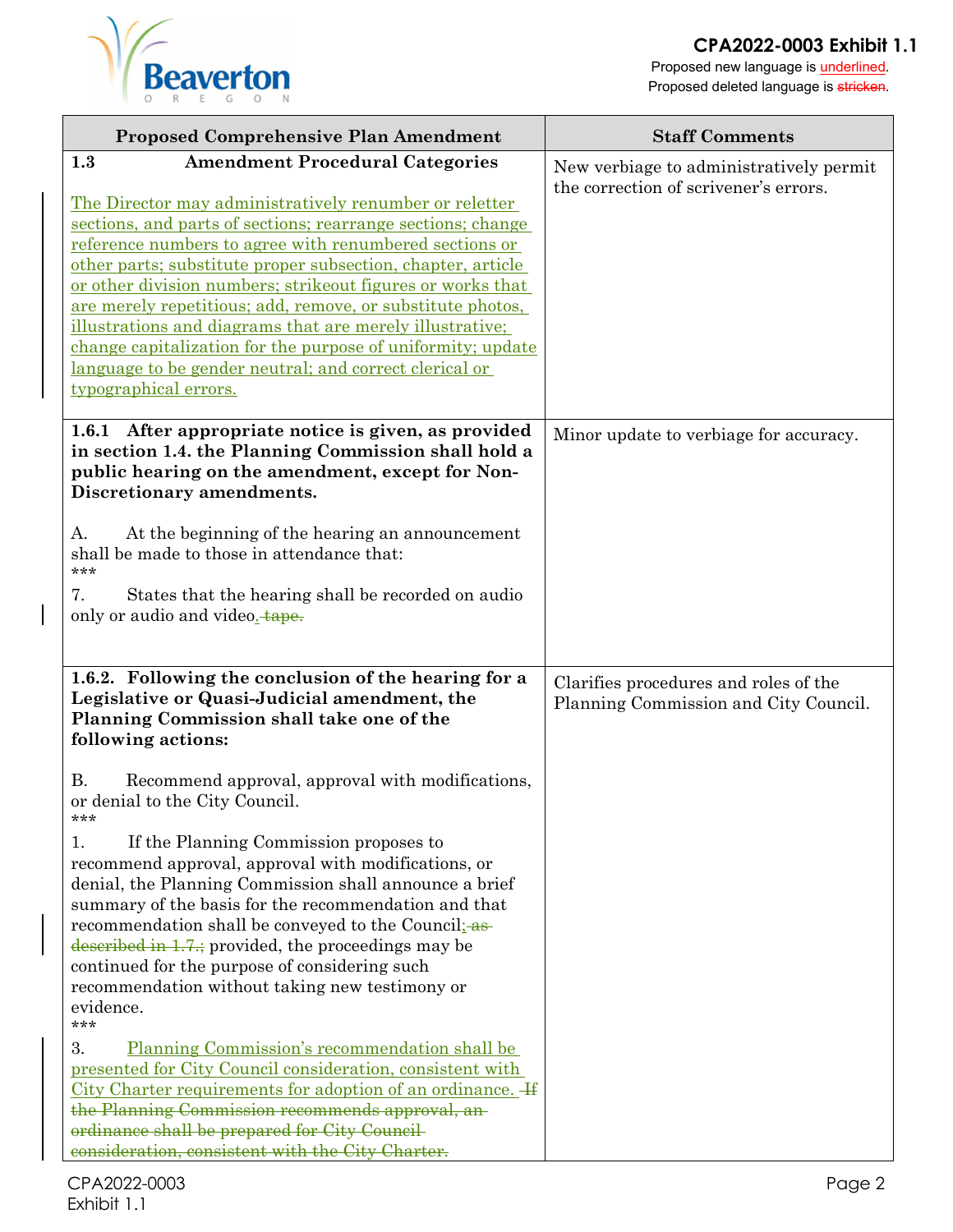

Proposed new language is **underlined**. Proposed deleted language is stricken.

| <b>Proposed Comprehensive Plan Amendment</b>                                                                                                                                                                                                                                                                                                                                                                                                                                                                                                                                                                              | <b>Staff Comments</b>                                                                                   |
|---------------------------------------------------------------------------------------------------------------------------------------------------------------------------------------------------------------------------------------------------------------------------------------------------------------------------------------------------------------------------------------------------------------------------------------------------------------------------------------------------------------------------------------------------------------------------------------------------------------------------|---------------------------------------------------------------------------------------------------------|
| After appropriate notice is given, as<br>1.6.3<br>provided in Section 1.4, the City Council shall hold<br>a public hearing on the amendment:                                                                                                                                                                                                                                                                                                                                                                                                                                                                              | Clarifies procedures and roles of the<br>Planning Commission and City Council.                          |
| At the beginning of the hearing an announcement<br>А.<br>shall be made to those in attendance that:<br>***<br>If a quasi-judicial application, states the City<br>5.<br>Council must be impartial and that members of the City<br>Council-Planning Commission shall not have any bias or<br>personal or business interest in the outcome of the                                                                                                                                                                                                                                                                           |                                                                                                         |
| application.<br>Prior to the receipt of any testimony, members of<br>a.<br>the City Council must announce any ex parte contacts.<br>The City Council Planning Commission shall afford parties<br>an opportunity to challenge any member thereof based on<br>bias, conflicts of interest or ex parte contacts.<br>* * *                                                                                                                                                                                                                                                                                                    |                                                                                                         |
| 7.<br>States that the hearing shall be recorded on audio<br>only or audio and video. tape.                                                                                                                                                                                                                                                                                                                                                                                                                                                                                                                                |                                                                                                         |
| <b>Chapter 5 - Public Facilities and Services Element</b>                                                                                                                                                                                                                                                                                                                                                                                                                                                                                                                                                                 |                                                                                                         |
| <b>Public Facilities Plan</b><br>5.2<br>The City's Public Facilities Plan (PFP), mandated by State<br>statute for all cities with a population over 2,500, consists<br>of this Element, the Transportation Element of the<br>Comprehensive Plan, the City's Capital Improvements<br>Plan, and the most recent versions of master plans<br>adopted by providers of the following facilities and<br>services in the City: storm water drainage, potable water,<br>sewage conveyance and processing, parks & recreation,<br>schools and transportation. Master plan documents<br>included in the Public Facilities Plan are: | Updated text to reflect adoption of the<br>2021 Beaverton School District Long-<br>Range Facility Plan. |
| Tualatin Valley Water District Water Master and<br>Management Plan<br>Water System Plan for the West Slope Water<br>District<br>Raleigh Water District Water System Master Plan<br>City of Beaverton Water System Facilities Plan<br>City of Beaverton Sanitary Sewer Master Plan                                                                                                                                                                                                                                                                                                                                         |                                                                                                         |

- Clean Water Services of Washington County, Sewer System Master Plan
- The City of Beaverton Drainage Master Plan
- Tualatin Hills Park and Recreation District 20-